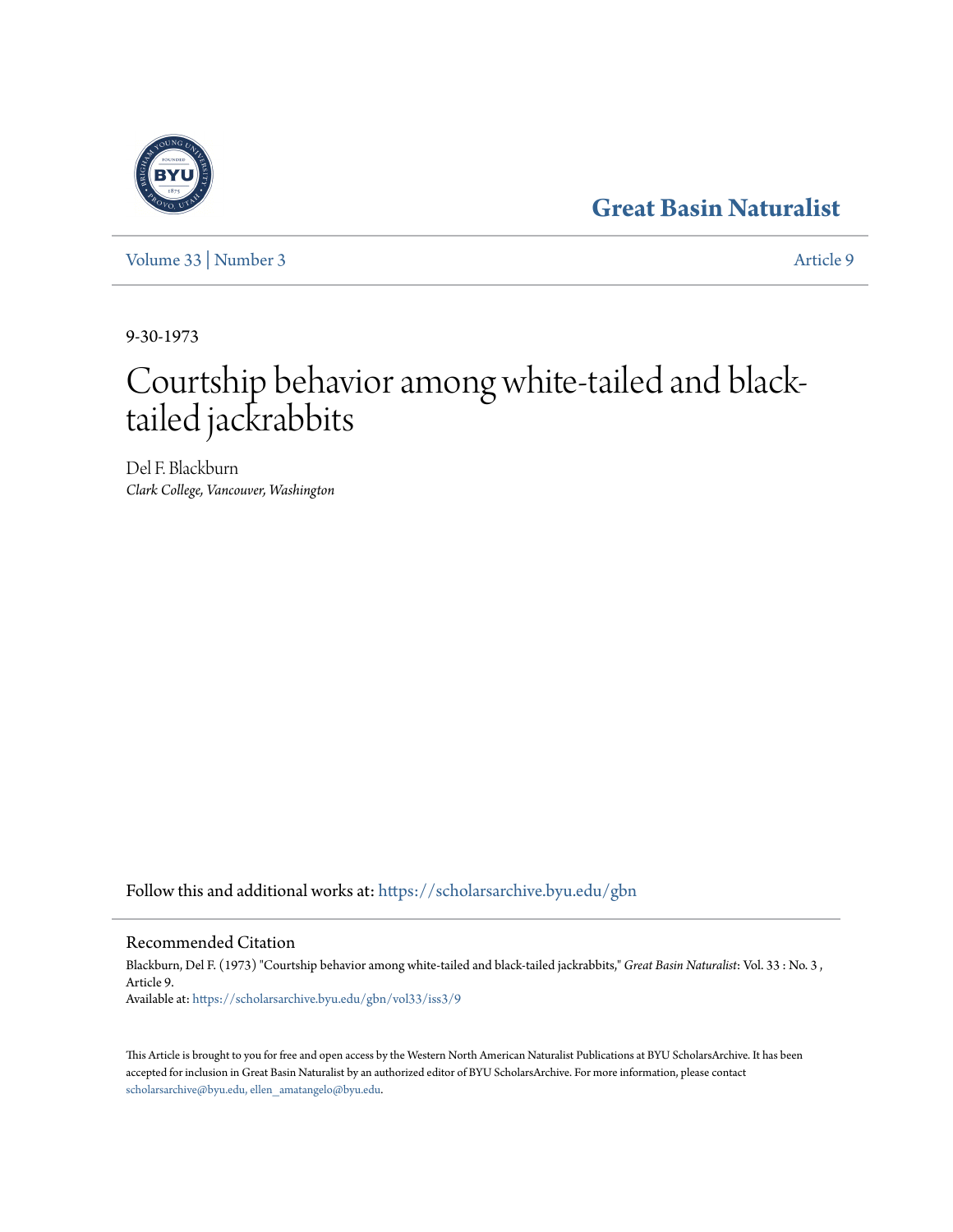#### COURTSHIP BEHAVIOR AMONG WHITE-TAILED AND BLACK-TAILED JACKRABBITS

#### Del F. Blackburni

This paper represents a portion of a research project on behavior of black-tailed and white-tailed jackrabbits, Lepus californicus and L. townsendii, of the Castle Rock area of Eastern Oregon. The full study is described elsewhere (Blackburn, 1968).

The observations made of jackrabbit courtship behavior from April through July, 1967-68 were quite similar to those described by Severaid (1941), Janson (1946), Lechleitner (1959), Haskell and Reynolds (1947), and Pentrelli (1968).

I observed both white-tailed and black-tailed jackrabbits in varying habitat and behavioral situations. This provided the opportunity to extend many of the reports just mentioned.

Both Pentrelli and Lechleitner reported black-tailed jackrabbits as having very intense courtship behavior involving circling, male and female approaches, and long chases. In this study urine emission was observed during the jumping and chasing activity. This complex behavior involving combinations of all the above listed components was observed to last from 5 to 20 minutes. Copulation usually fol lowed. After copulation the male jackrabbit was observed on several occasions to jump slightly backwards, fall to the ground, emit a hissing squeal and leap up again renewing the chase with subsequent copulations of up to four times.

Although only <sup>a</sup> few observations of courtship among whitetailed jackrabbits were possible in this study, their courtship behavior was observed to be basically the same as that of black-tailed jackrabbits, with the exception that jumping behavior was more pro nounced.

Tinbergen (1952) states that displacement behavior is caused or motivated by <sup>a</sup> surplus of stimulus or drive. A jackrabbit, highly excited during escape or reproductive behavior, may exhibit this type of activity. <sup>I</sup> observed five male black-tailed jackrabbits in pursuit of one female. After sighting me, two of the males left the pack and began feeding. They fed vigorously and did not attempt to leave the area upon my approach. Shortly afterwards, two other males abandoned the female and began attempting to copulate with each other. Upon collection, both had their penises fully extended. Both of these behavior types suggest <sup>a</sup> displacement type of behavior. A single remaining male was observed to copulate twice with the female. The entire area surrounding this field of activity was covered with hair, the presence of which suggested fighting.

<sup>I</sup> thank the Bureau of Land Management, Vale, Oregon, for their support of this study. It was conducted under the guidance of the Department of Zoology, University of Idaho, Moscow, Idaho.

<sup>^</sup>Biology Department, Clark College, Vancouver, Washington.